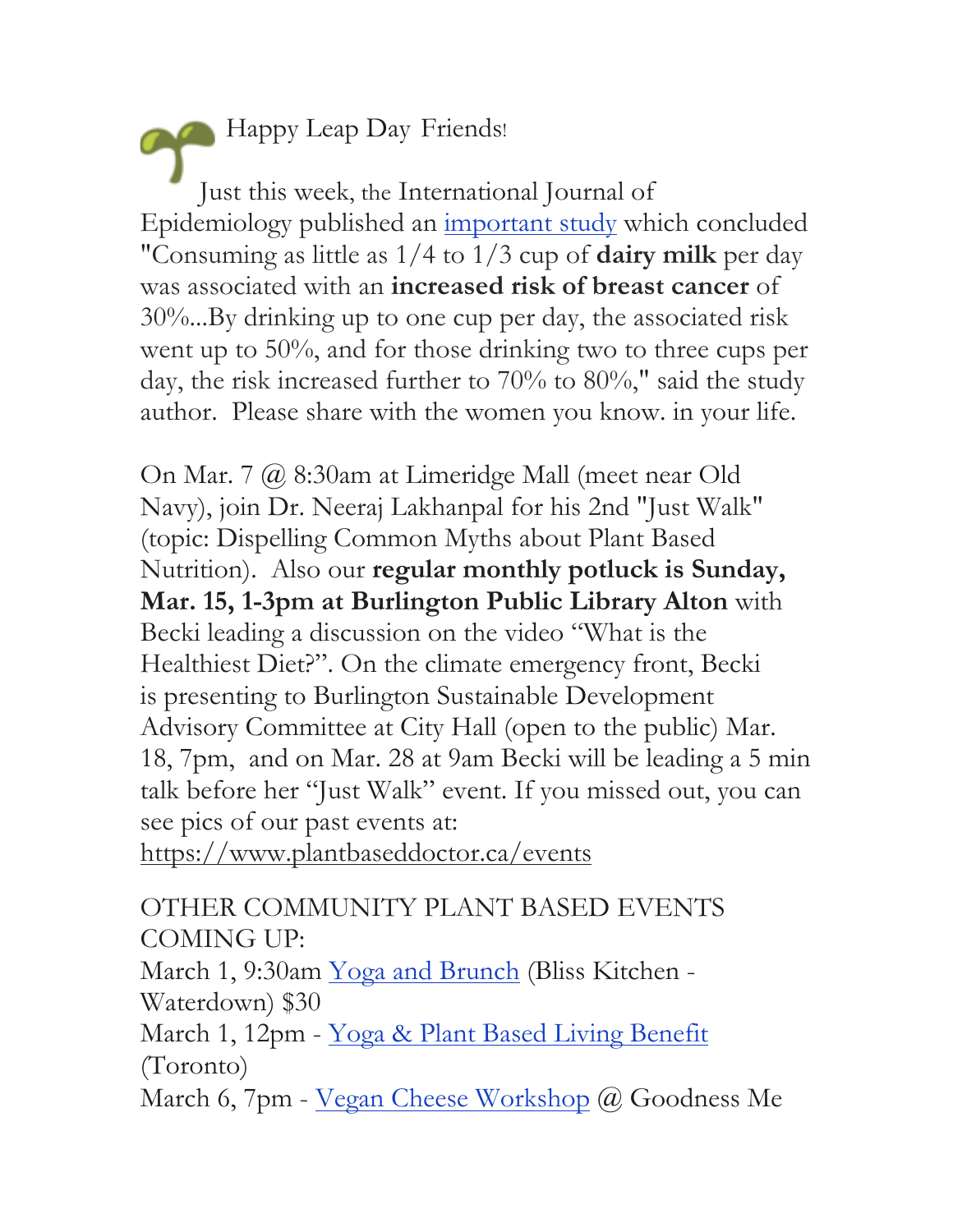(Upper Gage) \$ 40 Mar 7 10am Food and Beauty in your Backyard **Free**  March 6 - Plant Based Instapot Class @ Goodness me \$40 March 8 - Dr. Greger Talk (Toronto) \$75 March 9, 7-9pm Intro to Knife Skills - That Planted Fork \$15 March 13 6:30-8pm - Create your own Buddha Bowl \$35 @ Andybela Teas and Gourmet Foods March 19, 6-8pm Plant Based Persian New Year \$40 (Mississauga) Mar. 20 GREEN St. Patty's Day inspired meal at B. Love March 21, 1:30pm Why are Black Americans going Vegan? (Plant-based Lunch & Health Talk (Toronto) **Free** March 21 6:30pm Food for Beauty and Health \$65 (Mississauga) March 26, Test Kitchen with Jack Middleton -BBQ Seitan Ribs (Goodness Me -Burlington) **Free** March 29 12:30-2:30pm - Veggies of H-B Brunch at

Beertown

April 1, 7-9pm - Plant based brunch at Dundurn Market \$45

## **Save the Date!**

April 18 - PLANTIFY airing nationwide on CBC TV documentary about a MD couple using plant based food as medicine in Newfoundland

May 1-3 Dr. T. Colin Campbell Talk (Conference Pass is \$197 or \$100)

May 2 Veggie Fest Hamilton **Free** (Neeraj & I will have an "Ask a Plant Based Doctor" booth and will be guest speakers) May 29-30 - The Plant Based Show (Toronto)

## **Recipe of the Month: Pumpkin Red Lentil Dahl**